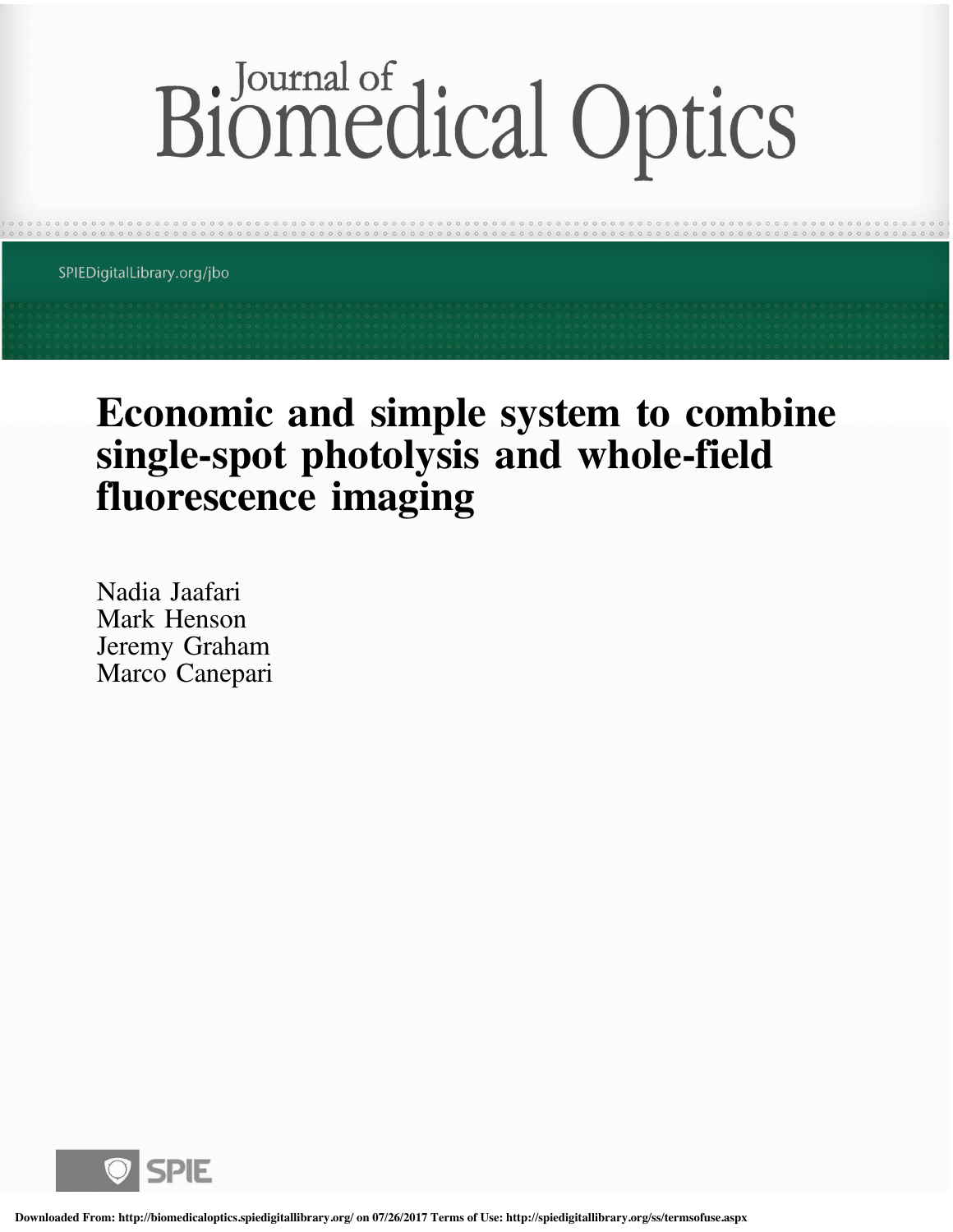### Economic and simple system to combine single-spot photolysis and whole-field fluorescence imaging

#### Nadia Jaafari,<sup>a,b,c</sup> Mark Henson,<sup>d</sup> Jeremy Graham,<sup>d</sup> and Marco Canepari<sup>a,b,c</sup>

a Inserm U836, Team 3, Grenoble Cedex 09, France b Université Joseph Fourier, Grenoble Institut des Neurosciences and Laboratoire Interdisciplinare de Physique (CNRS UMR 5588), France <sup>c</sup>lon Channel Science and Therapeutics, Laboratories of Excellence

d CAIRN Research Ltd., Faversham, UK

Abstract. In recent years, the use of light emitting diodes (LEDs) has become commonplace in fluorescence microscopy. LEDs are economical and easy to couple to commercial microscopes, and they provide powerful and stable light that can be triggered by transistor-transistor logic pulses in the range of tens of microseconds or shorter. LEDs are usually installed on the epifluorescence port of the microscope to obtain whole-field illumination, which is ideal for fluorescence imaging. In contrast, photolysis or channelrhodopsin stimulation often requires localized illumination, typically achieved using lasers. Here we show that insertion of a long-pass (>411 nm) filter with an appropriately sized pinhole in the epifluorescence pathway, combined with dual UV/visible illumination, can produce efficient whole-field visible illumination and spot UV illumination of 15 to 20  $\mu$ m. We tested our system by performing calcium imaging experiments combined with L-glutamate or N-methyl-D-aspartic acid (NMDA) photorelease in hippocampal neurons from brain slices or dissociated cultures, demonstrating the ability to obtain local activation of NMDA receptors exclusively in the illuminated spot. The very inexpensive and simple system that we report here will allow many laboratories with limited budgets to run similar experiments in a variety of physiological applications. © 2013 Society of Photo-Optical Instrumentation Engineers (SPIE) [DOI: 10.1117/1.JBO.18.6.060505]

Keywords: photolysis; calcium imaging; light emitting diode illumination; epifluorescence microscope.

Paper 130303LR received May 2, 2013; revised manuscript received May 16, 2013; accepted for publication May 16, 2013; published online Jun. 13, 2013.

#### 1 Introduction

For functional imaging applications, solid-state lasers and light emitting diodes (LEDs) are progressively replacing the arc lamps or lamp-based illumination systems that were routinely used for more than three decades.<sup>1</sup> Modern solid-state lasers provide high-power, stable, and monochromatic illumination, but despite typically delivering fewer photons to the sample, several advantages make LEDs preferable in many situations. First, LEDs are cheaper, more compact, and easier to control and can be powered by a constant current source and triggered by transistor-transistor logic pulses with microsecond precision. Second, LEDs produce incoherent light over a wide range of angles, which can be easily collimated and mounted onto the standard epifluorescence port of commercial microscopes to obtain nearly uniform illumination of the whole visual field, which is ideal for fluorescence imaging using a camera. Third, LEDs are safer and do not produce the laser speckle associated with coherent light sources, while they can still be cascaded to obtain multicolor illumination. The light of LEDs, although less powerful than that of lasers, is bright enough not only for fluorescence excitation but also for photostimulation, for instance, for activation of channelrhodopsin  $(ChR)^2$  or for molecular photorelease from caged compounds.<sup>3</sup> However, some applications require local photostimulation and, therefore, illumination from relatively small spots. Diffraction limited spots of  $\langle 1 \mu m \rangle$  can only be generated using a laser.<sup>4</sup>

Nevertheless, lasers are more difficult to work with, and because they produce a tight collimated beam, require more stringent safety procedures, which are not always convenient when working with physiological preparations. Thus, it is extremely useful to explore to what extent local photostimulation can be achieved, in a simpler and cheaper way using LED illumination. To investigate this possibility, we used the flexibility of the Olympus BX microscope, which has an adjustable field stop designed to reduce the field of fluorescence illumination. We replaced this field stop with a device where we alternatively mounted pinholes of different sizes, drilled through 411-nm long-pass (LP) filters. In this way, we could combine local UV illumination and whole-field visible illumination. As the light intensity decreased with the diameter of the UV spot, we found that the intensity is still  $>10\%$  for a spot of 15 to  $20 \mu$ m and sufficient to obtain significant photolysis using short pulses from commonly used 4-methoxy-7-nitroindolinyl (MNI) caged compounds.

#### 2 Materials and Methods

Experiments were performed using an Olympus BX51 microscope equipped with a  $60 \times /1.0$  NA Nikon objective. A dual-port coupler for LEDs, equipped with a 409-nm dichroic mirror (FF409, Semrock, Rochester, New York), was mounted on the epifluorescence port of the microscope. A 365-nm LED controlled by an OptoFlash (CAIRN Research Ltd., Faversham, UK) and 470-nm LED controlled by an OptoLED (also from Cairn) were mounted on the two ports of the coupler and Address all correspondence to: Marco Canepari, INSERM U836-Grenoble used for uncaging and fluorescence excitation, respectively.

Institute of Neuroscience, Bâtiment Edmond Safra, Chemin Fortune Ferrini, Site santé de la Tronche–BP 170, 38042 Grenoble cedex 9, France. Tel: +33 4 565200565; E-mail: marco.canepari@ujf-grenoble.fr 0091-3286/2013/\$25.00 © 2013 SPIE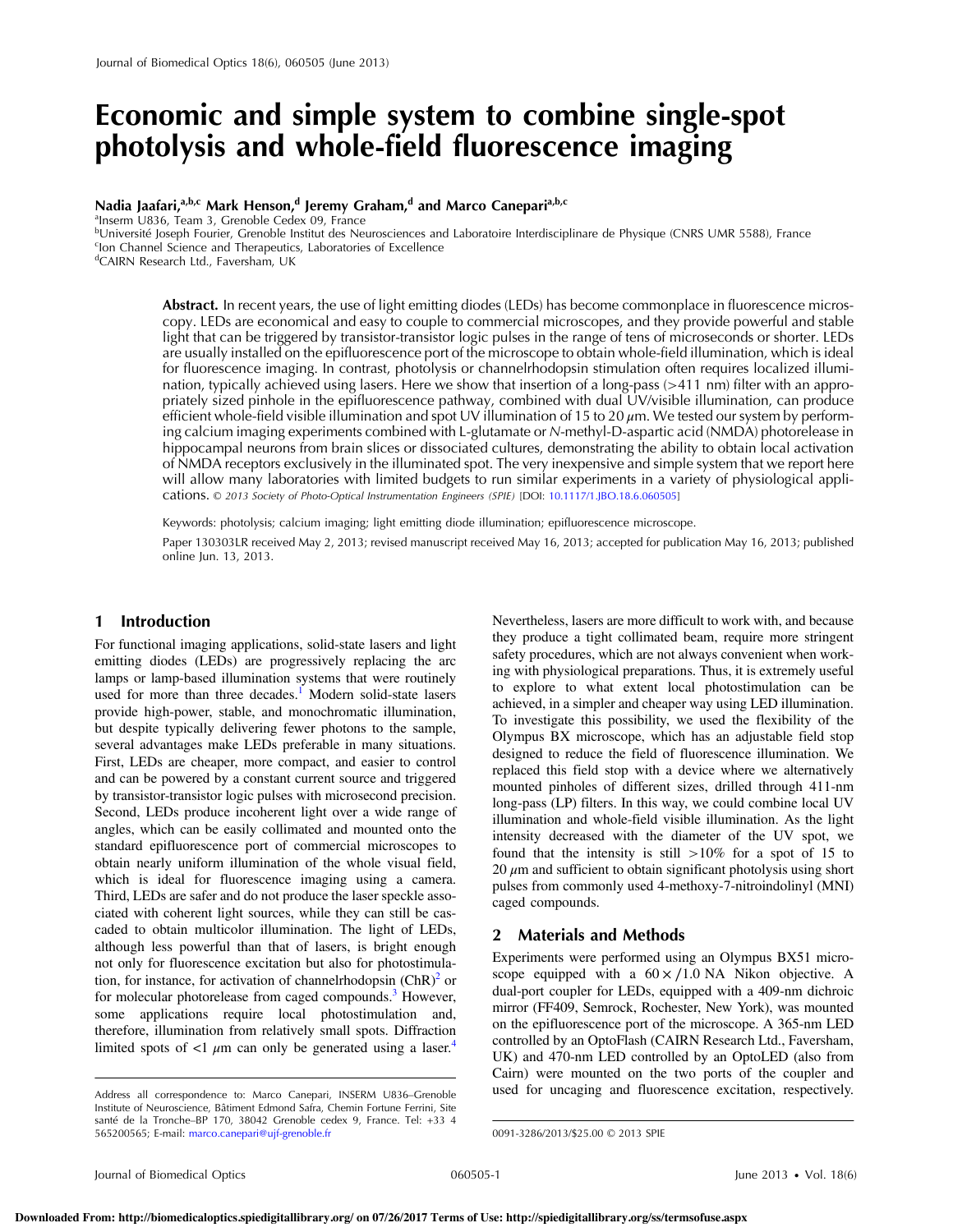A silica condenser lens was used with the ultraviolet LED, which allowed full-field illumination if required. Alternative optics to concentrate light over a smaller area may allow throughput improvements in future, but the purpose of this paper was to investigate the diffractive losses associated with masking a full-field beam. To manufacture LP pinholes, holes of 100, 150, 200, and 300  $\mu$ m were drilled by Small Hole Drilling s.r.o. (Náměšť nad Oslavou, Czech Republic) on 411-nm LP Wratten gelatin filters (411 WY 75, Comar, Cambridge, UK) and mounted on a black plastic ring. The ring, shown in the bottom picture of Fig.  $1(a)$  on the right, was inserted in a custom-made slider [bottom picture of Fig.  $1(a)$ ] left] to replace the field stop of the Olympus BX51 microscope, as illustrated in the top picture of Fig.  $1(a)$ . The position of the pinhole, relative to the specimen, could be adjusted with two screws, in our case in the middle of the field of view of the CCD camera used for imaging. This device is now commercially available from Cairn. The LED light downstream of the LP pinhole was directed to the objective [Fig.  $2(b)$ ] using a 506nm dichroic mirror (FF506, Semrock), and fluorescence emission was filtered at  $510 \pm 42$  nm, demagnified by 0.5 $\times$ , and acquired using a NeuroCCD-SM camera (RedShirtImaging LLC, Decatur, Georgia) at 1000 frames∕s. Calcium fluorescence signals were expressed as fractional changes of fluorescence  $(\Delta F/F_0)$ . Hippocampal slices (250 μm thick) were



Fig. 1 LED illumination with LP pinholes. (a) Picture of a device designed for Olympus BX microscopes to insert and position LP pinholes in the epifluorescence pathway (left); gelatin filters where the pinholes were drilled glued on plastic rings and placed in the device (right). (b) Scheme of the 365/470 nm illumination; LP pinholes produce whole-field visible illumination and spot UV illumination. (c) Illumination patterns at 470 and 365 nm with a 60× objective (top); patterns correspond to illumination without pinholes and with 100, 150, 200, and 300  $\mu$ m pinholes; scale bar 20  $\mu$ m. (d) Illumination profiles of a pixel line in the middle row of the image; left: profiles normalized to image without pinhole; right: profiles normalized to their maxima; spot diameters with more than 50% of the light intensity (double arrows) were 6, 11.5, 14.5, and 20.5  $\mu$ m.

prepared from a 32-postnatal-days old C57Bl6 mouse using a VF-200 compresstome (Precisionary Instruments, Greenville, North Carolina). Experiments were approved by the Isere prefecture (Authorization n. 38 12 01) and the specific protocol (n. 197) by the ethics committee of the Grenoble Institute of Neuroscience. Hippocampal cell cultures were prepared from embryonic day 18 (E18) rat embryos by the laboratory of Yves Goldberg as described in Belly et al.<sup>5</sup> and used after two weeks. The extracellular solution used in our recordings contained (mM):  $125$  NaCl,  $26$  NaHCO<sub>3</sub>,  $20$  glucose,  $3$  KCl, 1 NaH<sub>2</sub>PO<sub>4</sub>, 2 CaCl<sub>2</sub>, and 0.001 tetrodotoxin bubbled with 95%  $O_2$  and 5%  $CO_2$ . The intracellular solution contained (mM): 125 KMeSO<sub>4</sub>, 5 KCl, 8 MgSO<sub>4</sub>, 5 Na<sub>2</sub>-ATP, 0.3 Tris-GTP, 12 tris-phosphocreatine, and 20 HEPES, adjusted to pH 7.35 with KOH. Calcium indicators, either Oregon Green 5N (OG5N) or Oregon Green BAPTA-1 (OGB1) were purchased from Invitrogen (Carlsbad, California) and added at a concentration of 500  $\mu$ M to the internal solution. Patch-clamp recordings were made using a multiclamp amplifier 700 A (Molecular Devices, Sunnyvale, California). Photorelease of L-glutamate or N-methyl-D-aspartic acid (NMDA) was produced from the caged compounds MNI-glutamate $<sup>6</sup>$  and MNI-</sup> NMDA,<sup>7</sup> purchased from Tocris (Bristol, UK). Caged compounds were dissolved at 1 mM concentration in extracellular solution and applied locally near the cell with a large pipette to obtain a uniform concentration in the area of photolysis while avoiding light absorption in the pathway from the objective to the cell.

#### 3 Results

The goals of this work were (1) to quantify the intensity and spatial distribution of UV light through LP pinholes and (2) to test whether UV light through LP pinholes could produce efficient and localized photolysis from commercial caged compounds in simple proof-of-principle uncaging/ $Ca^{2+}$  experiments in cellular preparations. Figure  $1(c)$  shows images from a fluorescent slide, illuminated either at 470 or at 365 nm, without any pinhole or with pinholes of diameters 100, 150, 200, and 300  $\mu$ m. These images illustrate that the UV illumination is concentrated in spots of ~10, 15, 20, and 30  $\mu$ m, respectively. To quantify the spatial profile of the UV illumination with the pinholes, we plotted the light intensity in the central row, normalized to the maximal intensity without the pinhole [Fig.  $1(d)$ ] left] and to the maximal intensity with the pinholes [Fig.  $1(d)$ ] right]. The first plot shows that the light intensity with the pinholes, reduced by diffraction, is, respectively, 5, 10, 15, and 21% of the maximal intensity without the pinhole, including a background of 3% of bleedthrough passing through the gelatin filter. The second plot shows that for the four pinholes, the diameters within which the light intensity is  $>50\%$  of its maximum are 6, 11.5, 14.5, and 20.5  $\mu$ m, respectively. The power of our 365-nm LED at the back-aperture of the objective is >50 mW. This power produces very efficient photolysis from MNI-caged compounds with light exposures  $>100 \mu$ s. Thus, we expected to obtain efficient photolysis with light pulses >1 ms through the 150 to 200  $\mu$ m pinholes. To test this hypothesis in a biological application, we filled a CA1 hippocampal pyramidal neuron from a brain slice with the low-affinity indicator OG5N [ $K_d = 35 \mu M$  (Ref. 8)] and measured the  $\Delta F/F_0$  Ca<sup>2+</sup> signal via NMDA receptors (NMDARs) generated by L-glutamate uncaging with pulses of 1 to 4 ms using the  $150-\mu$ m LP pinhole [Fig.  $2(a)$ ]. To mimic a physiological scenario, we uncaged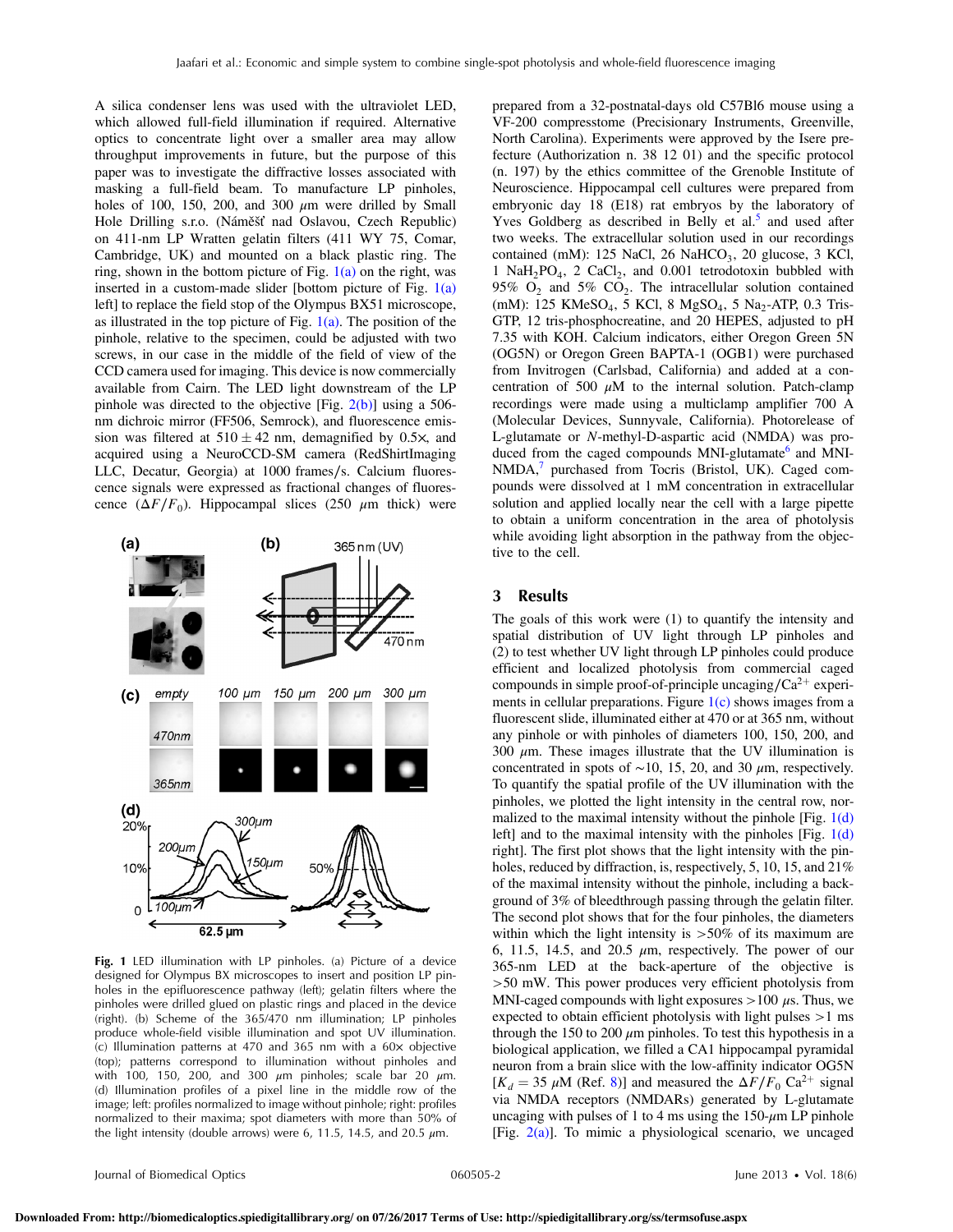

Fig. 2 Simultaneous photolysis and Ca<sup>2+</sup> imaging. (a) Reconstruction of a hippocampal neuron filled with 500  $\mu$ M OG5N; in the recording position image below the UV spot (150 μm pinhole) represented by a dotted circle; red and black traces are respectively the ΔF/F<sub>0</sub> Ca<sup>2+</sup> signals in the red square and the somatic currents associated with UV flashes of 1, 2, 3, and 4 ms uncaging glutamate. (b) Spatial distributions of  $\Delta F/F_0$  superimposed to the image represented in a color scale during the period of 150 to 200 ms after a 3 ms pinhole UV flash (left) and after a 0.2 ms whole-field UV flash (right). (c)  $\Delta F/F_0$  signals after the pinhole UV flash (red traces) and after the whole-field UV flash (green traces) in the three regions A to C indicated on the left image; correspondent somatic currents are indicated below. (d) Reconstruction of a cultured hippocampal neuron filled with 500 μM OG5N; in the recording position image on the right, the position of the UV spot (200  $\mu$ m pinhole) is represented by a gray shadow; the colored frames indicate three regions of interest (A, B, and C) in the middle of the spot, in the periphery, and outside the spot. (e)  $\Delta F/F_0$  associated with a UV flash (occurring at  $t = 0$ ) uncaging NMDA from the regions A to C in (d); somatic recording of the NMDA current is shown below (black trace); duration of UV flash is 2 ms. (f) Spatial distribution of  $\Delta F/F_0$  superimposed to the image represented in a color scale during the periods of 11 to 18 and 59 to 88 ms after the UV flash ( $t = 0$ ). (g) through (i) Same as A to C in another cultured hippocampal neuron filled with OGB1. (j) Another picture of the 200  $\mu$ m pinhole with a rectangle of 40  $\times$  16 pixels ( $x \times y$  axes); the dotted line represents the profile of UV light intensity averaged over the 16 pixels on y axis as a function of the distance of the pinhole center; below, superimposed to the UV light intensity profile, the profiles of normalized  $\Delta F/\dot{F}_0$  during the periods of 11 to 18 and 59 to 88 ms after the UV flash  $(t = 0)$  as a function of the distance of the pinhole center.

L-glutamate onto a spot in the main apical dendrite located  $\sim$ 100  $\mu$ m from the soma where Shaffer collateral synapses are expected to form. We then compared the spatial distribution of the  $\Delta F/F_0$  signal generated by a 3-ms UV pulse through the 150-μm LP pinhole with that generated by a 200-μs UV pulse without pinhole [Fig.  $2(b)$ ]. As shown in Fig.  $2(c)$ , the amplitude of the  $\Delta F/F_0$  signal in the two cases is similar in the photolysis spot (dotted circle), but  $Ca^{2+}$  elevation outside the spot is observed only without the LP pinhole, in agreement with the larger somatic current recorded with the patch-clamp electrode [Fig. (2c) bottom-left]. A  $Ca^{2+}$  elevation outside the spot was, however, still observed with the LP pinhole for pulses  $>5$  ms (data not shown). This phenomenon could be due to the leak of UV light through the gelatin filter and the L-glutamate diffusion after photorelease. Thus, to quantitatively test photolysis localization with short pulses, we performed experiments of NMDA photorelease in dissociated cultures. For our purpose, experiments in cultures have two advantages. First, the caged compound applied extracellularly equilibrates by diffusing in free space and it is uniform over the area of UV illumination. Second, the released NMDA also equilibrates by diffusion in the free space, interacting exclusively with NMDARs and not to other receptors or to glutamate transporters. The hippocampal cell in Fig.  $2(d)$  was filled with 500  $\mu$ M of OG5N. In the image of the recording position on the left, we added a dark shadow to indicate the region of the UV spot and selected three regions of interest (A, B, and C) in the middle, in the periphery, and outside the spot. Figure  $2(e)$  shows the NMDA current and the associated  $\Delta F/F_0$  signals in regions A to C following a 2-ms UV pulse through the 200  $\mu$ m pinhole. The spatial profiles of  $\Delta F/F_0$ , averaged over two time windows (11 to 18 and 59 to 88 ms) are illustrated in Fig. 2(f) using a color scale. The spatial